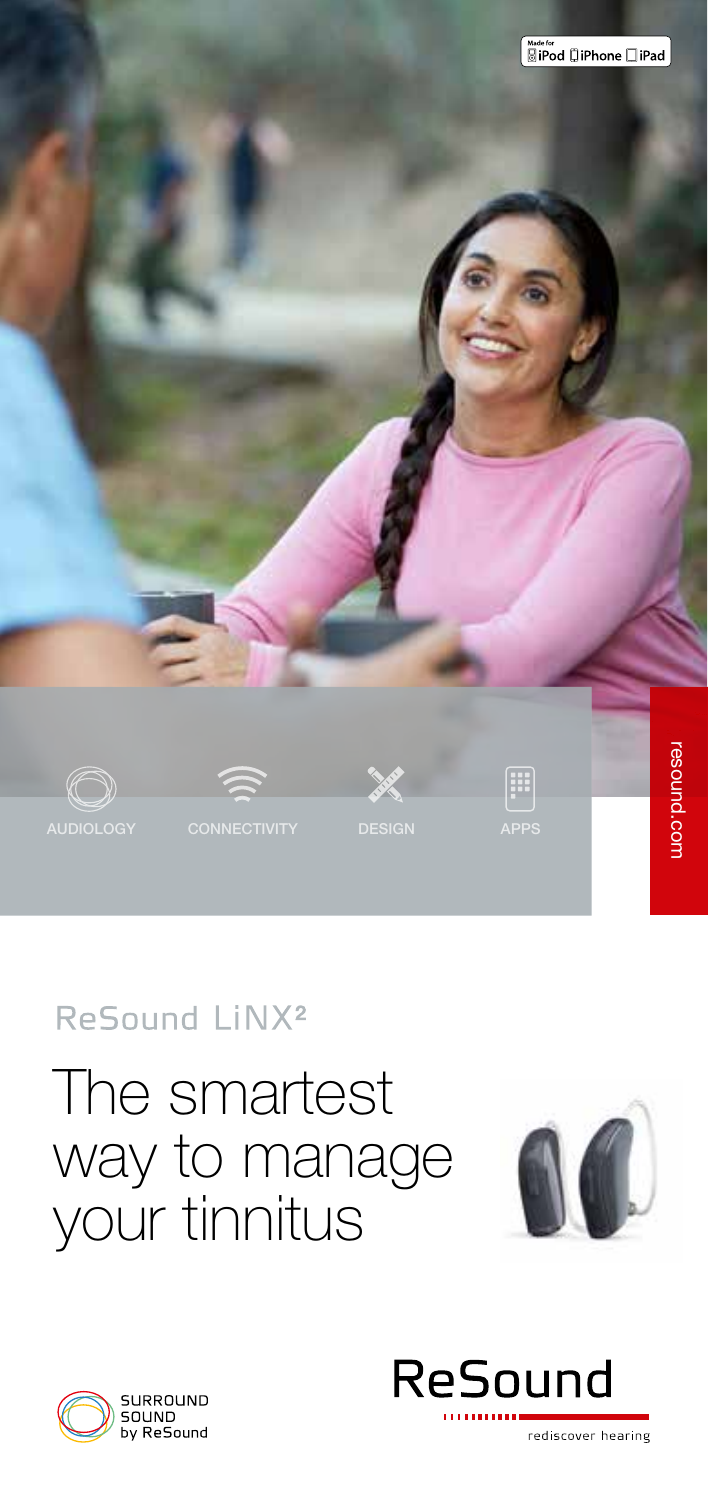

## Take control of your tinnitus

ReSound LiNX2™ delivers a game-changing approach to managing your tinnitus.

Our fifth-generation tinnitus solution, ReSound LiNX2 combines advanced, personalised tinnitus therapy with the new benchmark in Smart Hearing aids.

#### FIND RELIEF

ReSound LiNX2 offers relief from the disturbing sounds you hear with sound therapy that diverts your attention away from your tinnitus. You can browse a selection of preset filtered sounds and six soothing Nature Sounds™ to find the sound therapy that works best for you. You can also stream any sound from your iPhone, iPad, iPod touch, or the ReSound Unite™ Mini Microphone directly to your ReSound LiNX2 hearing aids. Together with amplification and informed counseling, sound therapy has proven to be a highly effective way of managing tinnitus.

#### INDIVIDUAL SOUND THERAPY

Tinnitus is often compared to a candle in a dark room. It seems bright and hard to ignore until you turn the lights on and it blends in with the ambient lighting. The sound therapy built into ReSound LiNX2 is a little like turning on the lights. Over time, your tinnitus can blend into the background and you no longer notice it.

#### THE VICIOUS CYCLE

The severity of your tinnitus depends on how much attention you pay it. When the disturbing sounds prompts negative feelings, it can become more and more difficult to ignore, and a vicious cycle begins. The aim of tinnitus therapy is to break this vicious cycle.

Your hearing care professional can help you personalise the sound therapy options built into your ReSound LiNX2 hearing aids – and together you can break the vicious cycle.

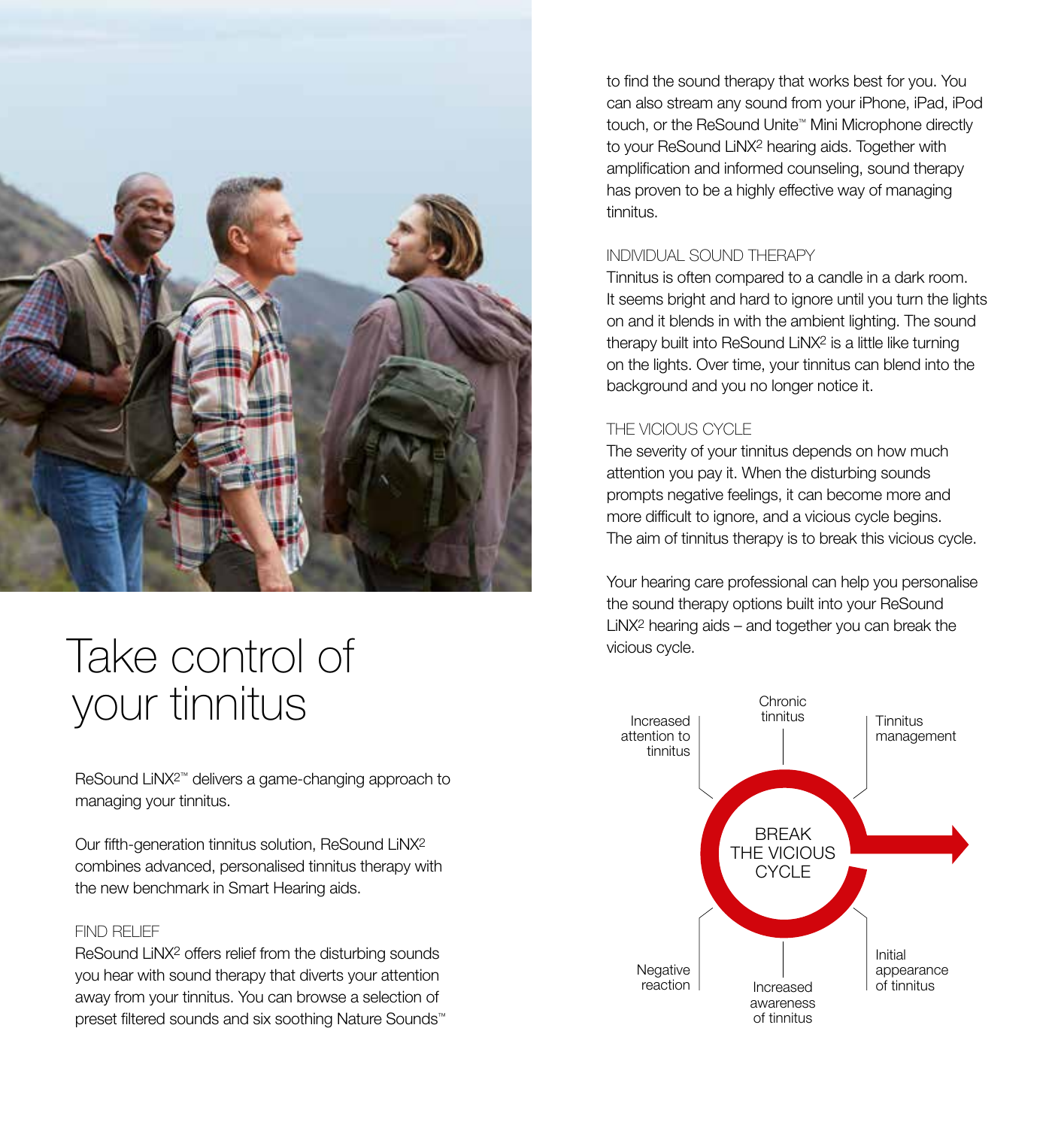## A personalised solution

ReSound LiNX2™ enables you to personalise your sound therapy so you get the greatest possible relief from your tinnitus.

ReSound LiNX2 works by diverting your attention away from tinnitus with soothing background sounds. Your tinnitus – and your taste – are unique. So your idea of a soothing sound may be very different to someone else's. That's why ReSound LiNX2 hearing aids come with a pre-installed selection of tinnitus therapy sounds and sounds from nature. And the ReSound Smart™ app\* makes selecting and adjusting these sounds easy, so you can quickly find relief from your tinnitus.

TINNITUS TUNER™

Find a personalised setting that provides you with relief from your tinnitus. You can use the tuner on the ReSound Smart™ app to control the pitch and modulation of the sound to create the sound therapy that works best for you.

NATURE SOUNDS™ Try out the six pre-installed natureinspired sounds, including 'Shoreline' and 'Beach Surf'. Simply select the sounds with the ReSound Smart app and find out which one works best for you.

#### DIRECT CONNECTION TO EVERYTHING YOU LOVE

Pairing your ReSound LiNX2 hearing aids to your iPhone, iPad or iPod touch makes them work like wireless stereo headphones. So you can stream any sound you like to help distract you from your tinnitus.  $\cdot$ Advanced tinnitus management features are available in version 3.1 of the ReSound Smart app.

And, of course, you will also be able to make hands-free phone and video calls, listen to music, follow workout programs, and much more – with no need for additional hardware.

#### RESOUND UNITE™ MINI MICROPHONE

You can also stream sound from your TV, computer or Bluetooth-enabled phone directly to your hearing aids with the ReSound Unite Mini Microphone.

#### THE RESOUND RELIEF™ APP

ReSound Relief is a multisensory app that combines a variety of sounds, including customisable, dynamic soundscapes and guided relaxation exercises, to help distract you from your tinnitus.

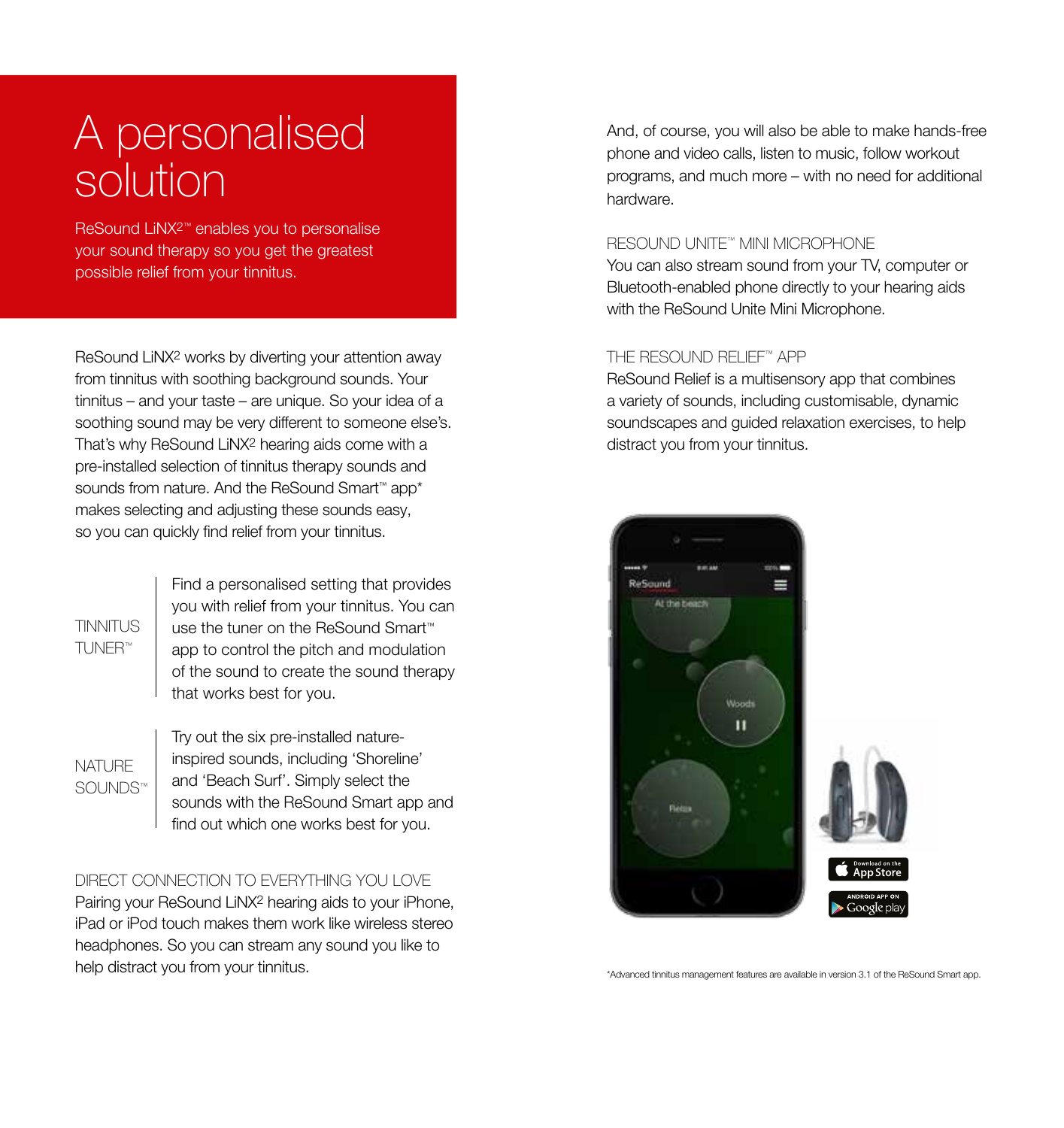# people with tinnitus and hearing loss

Inspired by nature, Surround Sound by ReSound™ is our unique system for processing sound. Using advanced technologies that emulate the human ear, we take full advantage of your brain's natural ability to recognise sounds and pinpoint where they are coming from.

In a recent independent benchmark test of the latest hearing aids from leading manufacturers, experienced hearing-aid users gave Surround Sound by ReSound a top rating across a variety of different sound environments\*.

#### GET A VIVID SENSE OF SPACE AND SPEECH

ReSound LiNX2 includes the latest Surround Sound by ReSound, which delivers strong spatial awareness and speech understanding. So in a complex listening situation you'll hear all the sounds around you. And even when noise levels get high, you'll still be able to join in the conversation.

This is the essence of ReSound LiNX2. No manual adjustments. No compromise in sound quality or listening comfort. Just effortless hearing as nature intended.

ReSound LiNX2 is for everyone with a mild to severeto-profound hearing loss.

\* 2013 Benchmark test, DELTA Senselab.

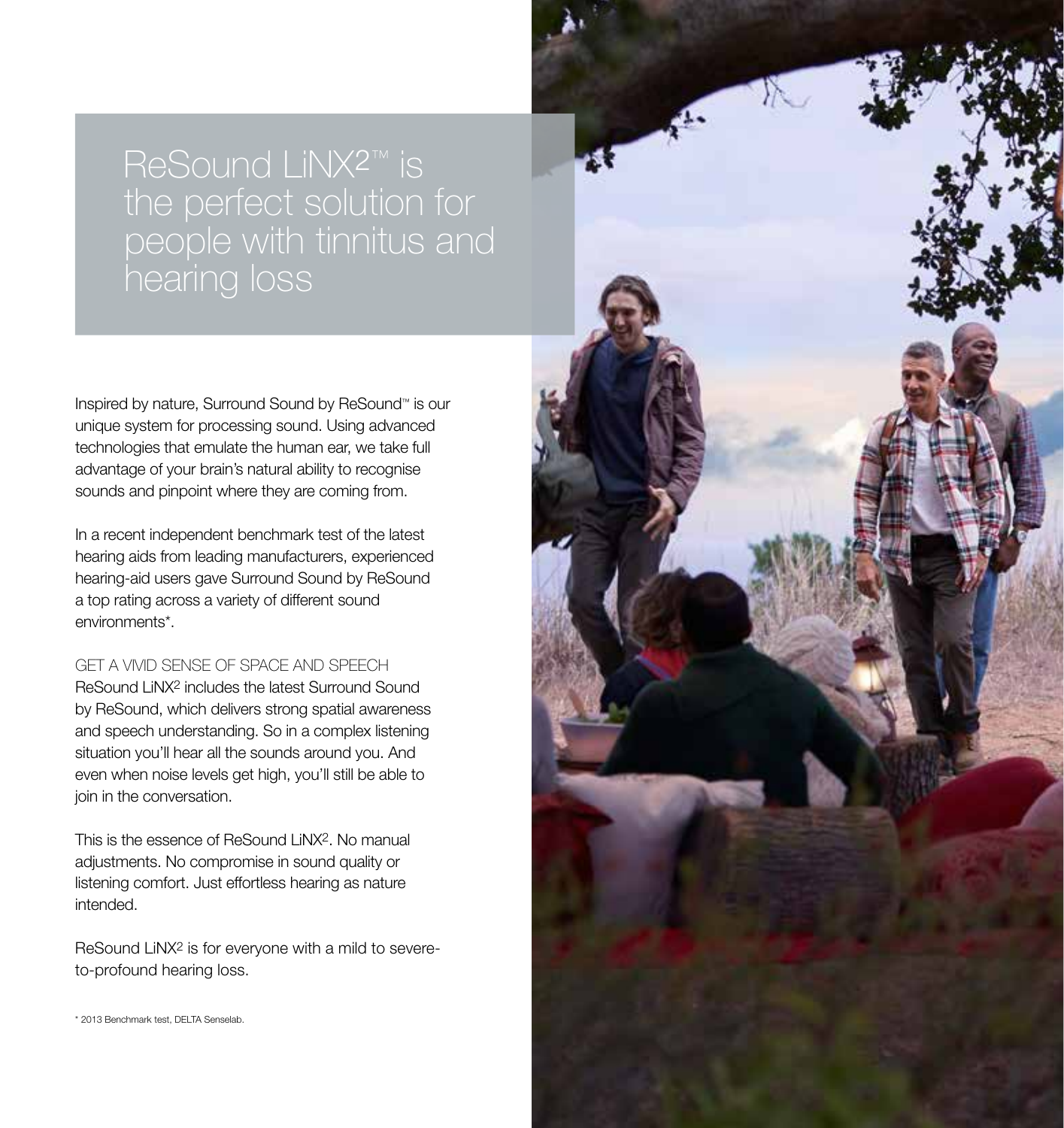## The most important part of the solution is you

ReSound LiNX2™ can help bring relief from tinnitus, but it doesn't happen overnight. Your input, your feedback – and your commitment – are key to understanding your own tinnitus and discovering the sound therapy that will help you the most. For the best results, you and your hearing care professional will work together over a number of visits. This is what you can expect from tinnitus management:

**STEP** 

1

#### Initial consultation and counseling

What is tinnitus? Evaluation of hearing/tinnitus Symptoms and concerns Management options

STEP 2

Fitting with ReSound LiNX2 Introduction of sound therapy Personalisation of sound therapy Continued support and counseling

STEP  $\mathbf{\Omega}$ 

Follow-up visits and counseling Discussion of progress Adjustments in sound therapy if needed Continued support and counseling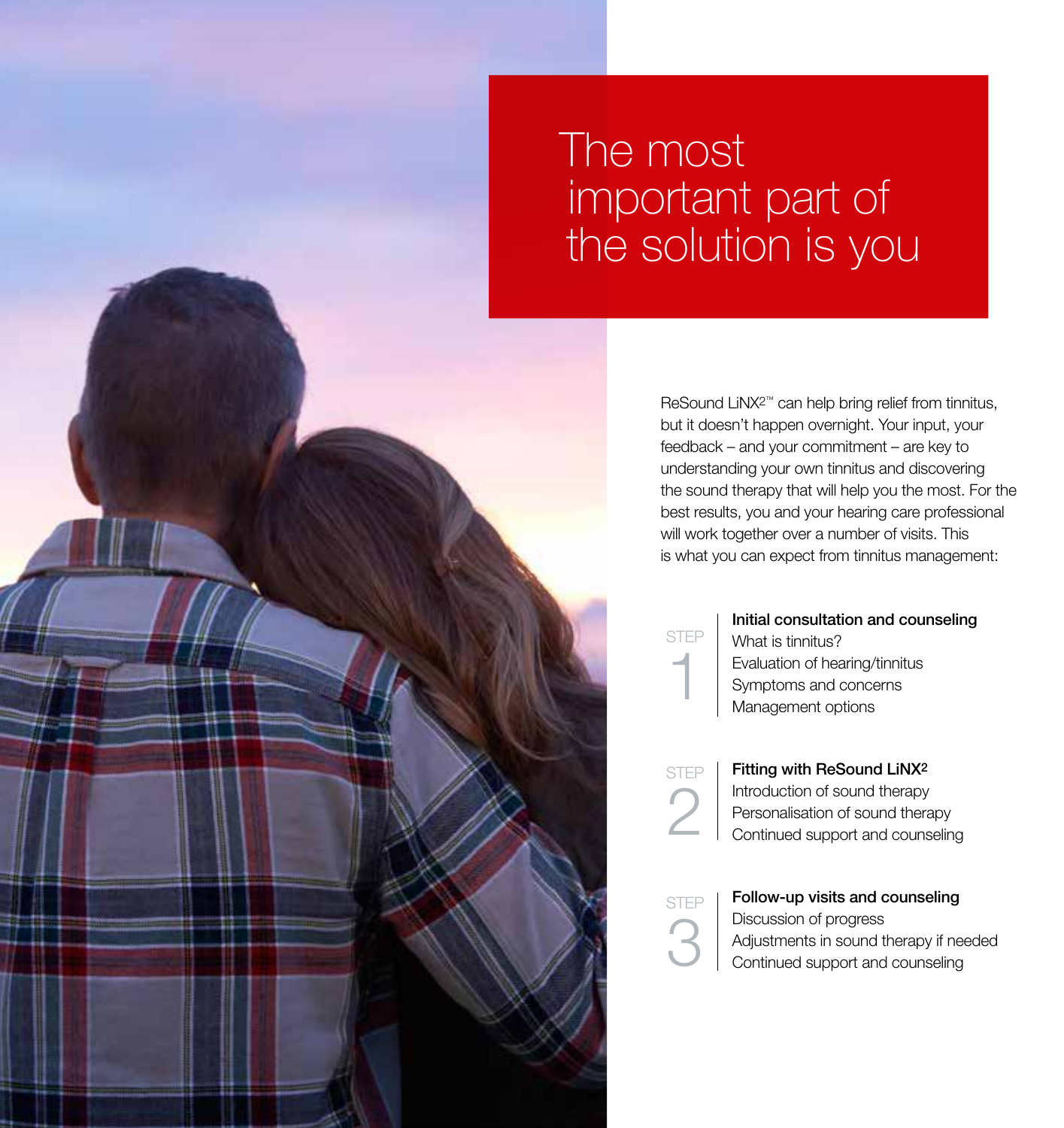





## Fit, style, and choice are all yours

Modern, discreet and durable, ReSound LiNX2™ hearing aids are available in a full range of designs and colours. So when it comes to comfort and lifestyle, you're sure to find the perfect fit.





ReSound LiNX2 hearing aids are not just an exquisite piece of miniature engineering. They also look great. Not that you'll notice. Because ReSound LiNX2 hearing aids are so discreet and comfortable that you'll forget you have them on.

Our receiver-in-ear and behind-the-ear designs include SureFit™ – a new, smaller design for the part of the hearing aid that fits into your ear canal. They may be tiny, but SureFit receivers, thin tubes and domes are big on listening comfort and sound quality thanks to improved sound performance.

Our new designs stand up to the punishment of everyday life. Constructed from high-quality, durable materials, every component is coated with iSolate™ nanotech inside and out to repel water, dust, and corrosive substances such as earwax and salty sweat. Even the SureFit receivers, thin tubes and domes get the iSolate nanotech treatment.